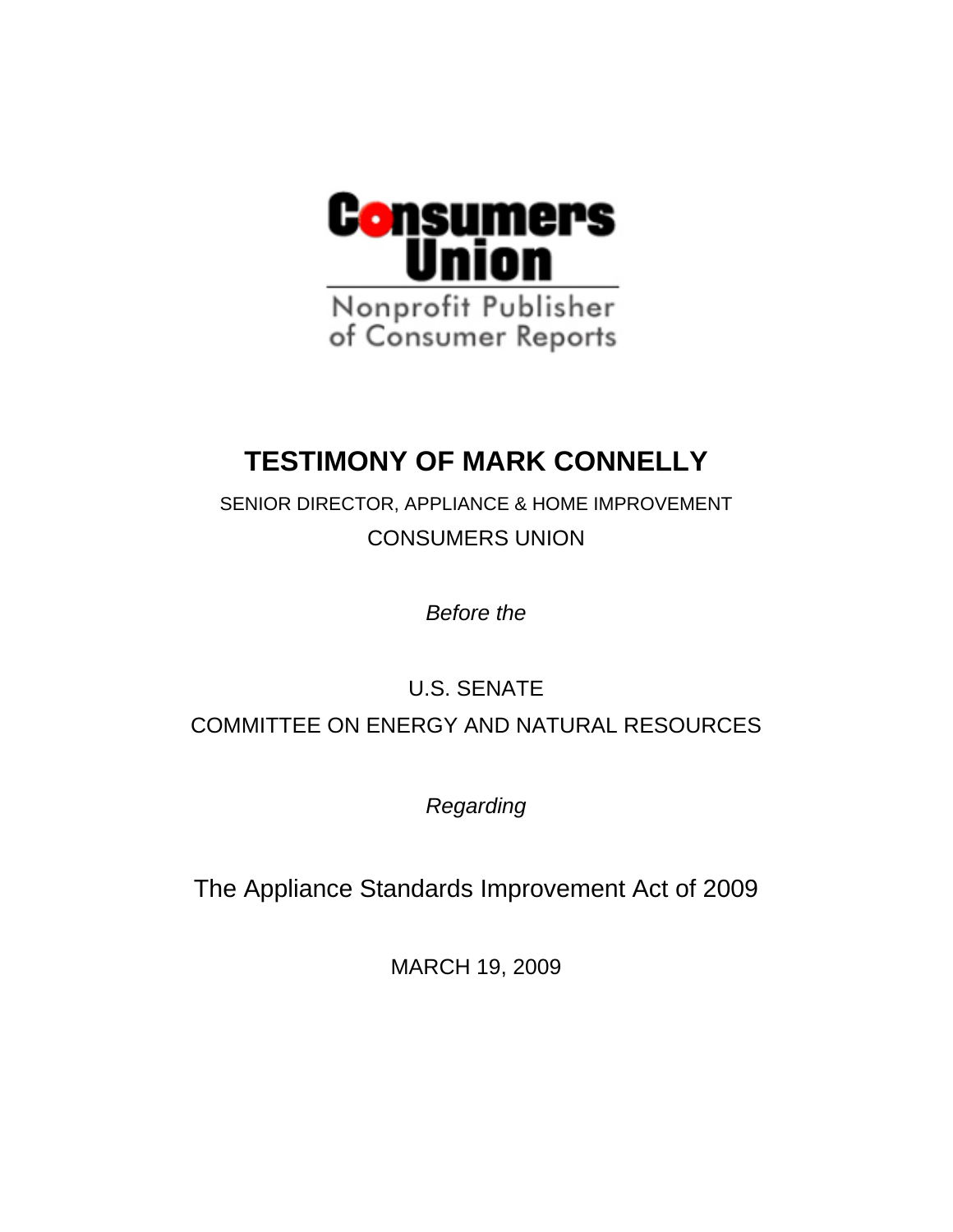Good morning Chairman Bingaman, Ranking Member Murkowski and distinguished members of this Committee. I am Mark Connelly, Senior Director of Appliance & Home Improvement for Consumers Union, publisher of *Consumer Reports*. Thank you for providing me the opportunity to address this Committee regarding legislation to improve appliance standards (S. 598, the Appliance Standards Improvement Act), an issue that is not only critical for our energy security, but important to consumers' pocketbooks.

For the past 30 years I have focused my career on product performance testing for manufacturers as well as for consumers. I have worked in and managed testing laboratories that assessed a wide range of products. Consumers Union has been publishing our test results and informing consumers for more than 70 years, currently reaching approximately 8 million subscribers through our print and online products. I now run the appliance testing program for Consumer Reports, and have worked in appliance testing laboratories for more than 20 years. My background gives me a unique perspective for understanding product testing in a competitive marketplace and the critical importance of how best to inform consumers about those test results.

The Energy Star program has been successful in raising consumers' awareness of energy efficiency as an important consideration in purchasing decisions, but Energy Star needs to keep up with a changing marketplace in order to stay relevant. Today, more than 70% of U.S. consumers are aware of the Energy Star logo. For many, the presence of an Energy Star makes a very complicated decision a simple yes or no.

Consumer demand for Energy Star -labeled appliances and electronics has prompted manufacturers to improve the efficiency of their products. Energy Star has also helped to raise efficiency standards, making products such as washing machines much more efficient than those sold 10 years ago. As you know, the 17 year old program coadministered by the EPA and DOE covers more than 50 product categories. It is a voluntary standard that many manufacturers choose to pursue.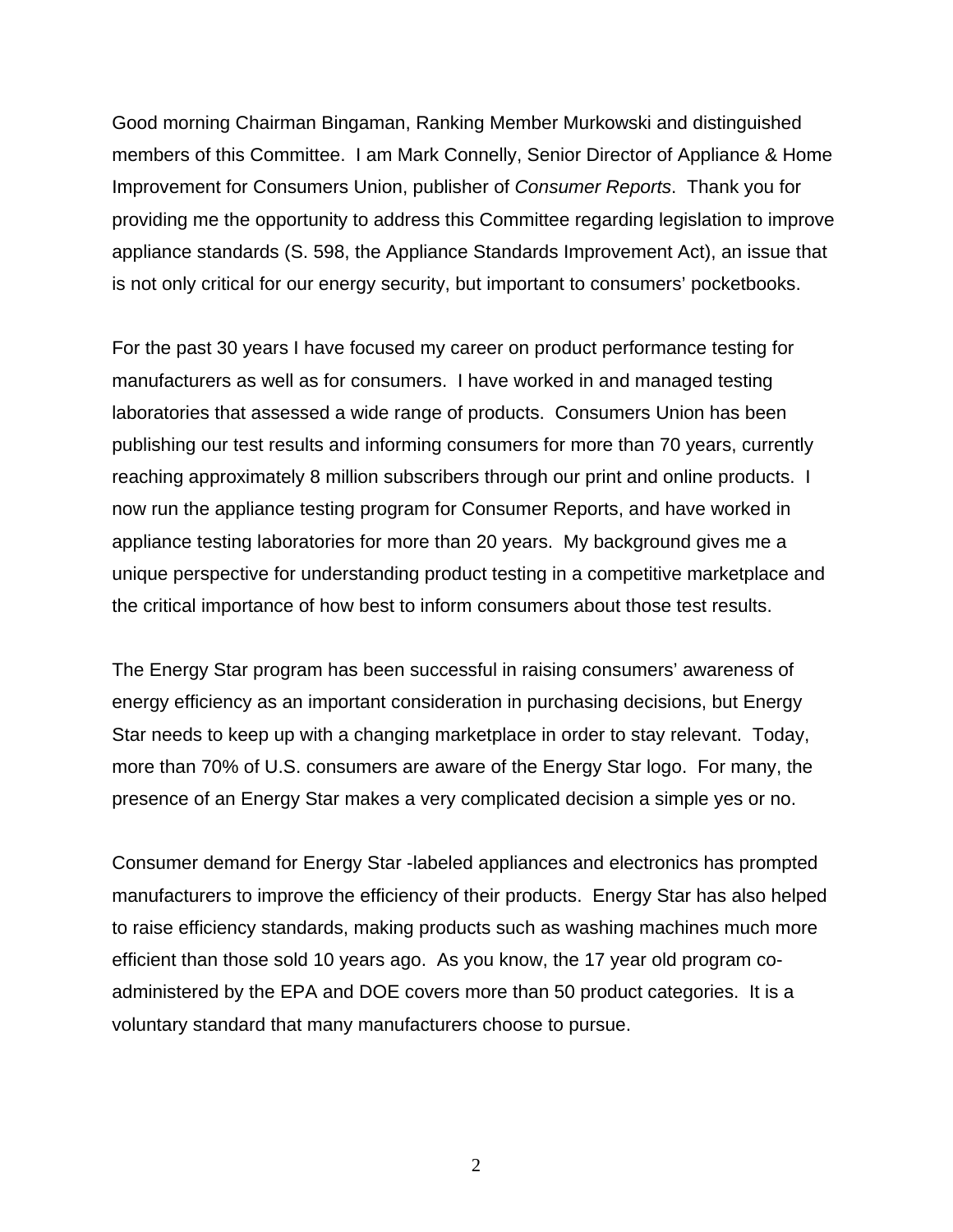As successful as the Energy Star program has been, it is in need of some serious improvement. As we noted in the October 2008 issue of *Consumer Reports*, while the program saves energy, it has not kept up with the times.

We appreciate this Committee's leadership in introducing S. 598, the Appliance Standards Improvement Act, and would like to focus on three main areas where this legislation can improve the Energy Star program, and offer suggestions to help strengthen them: keep test procedures relevant to a changing marketplace, provide rigor and better enforcement than current self-certification procedures, and tighten up qualifying standards.

#### **1. Test procedures are out of date.**

Appliances are constantly changing. They aren't the simple white boxes that they used to be. But Federal test procedures haven't kept pace with new technology and new products in the marketplace. As an example, the test procedure that DOE and Energy Star use today to measure refrigerator electricity consumption and energy efficiency was developed 20 years ago. At that time, some refrigerators had to be manually defrosted, didn't have adjustable shelves, temperature-controlled drawers, water filters, or electronic controls of any kind. Refrigerators now have multiple compartments that thaw meat, convert from a refrigerator to a freezer, have computer monitors on their doors, and have sophisticated software programs to control temperature, humidity, defrost cycles, etc.

Refrigerator manufacturers recently introduced French-door, bottom-freezers with through the door ice-and-water dispensers. With that feature, bottom freezer sales took off and bottom freezer sales have gone from 10% of the refrigerator market to more than 30%. But, the procedure for testing bottom freezers with through-the-door ice and water dispensers allowed for the ice maker to be turned off. This is not the way consumers would use this product and artificially improves the apparent efficiency of this type of refrigerator. If consumers were to use these refrigerators as they were tested and rated, they would have a puddle of water on their kitchen floor from all the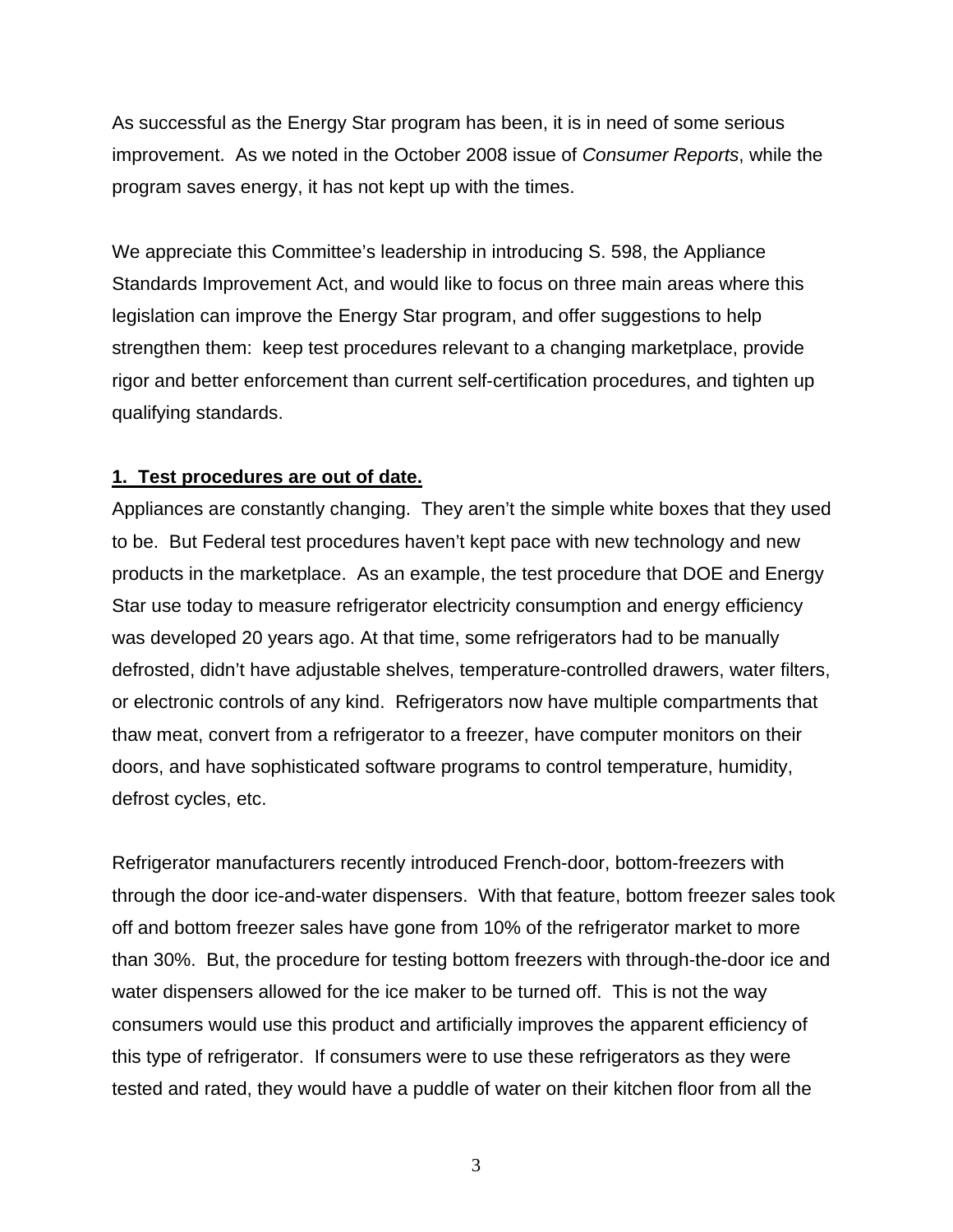melting ice. Although not the intent of this program, unfortunately, some manufacturers took advantage of this situation and sold products with an undeserved Energy Star.

A similar situation existed a number of years ago with dishwashers. These have dirt sensors that adjust water consumption based on soil load, yet the test procedure used clean dishes. The result was that the energy efficiency of dirt-sensing dishwashers was apparently much better than what a consumer, who washes only dirty dishes, would realize. It took us a number of years, but we finally convinced DOE to change its test procedures to use dirty dishes in their tests.

Other appliances are also changing. Washing machines have steam- and allergenremoval cycles that are ignored in current test procedures. Also ignored by current test procedures are cooking appliances, wine refrigerators, and compact refrigerators.

One of the reasons that the test standards tend to be outdated is that it usually takes the agencies at least three years to publish new rules --- a period that includes comments from manufacturers and consumer groups such as Consumers Union. It then can take another three years for the updated requirements to take effect. Meanwhile, new features and new technologies keep appearing in appliances and the only thing that remains constant is that the test procedures are out-of-date.

It is also important that the Energy Star program keep up with the changing marketplace; we are pleased that EPA extended Energy Star to certain TVs last Fall, though it is not clear to us that the TVs are being tested as they would normally be used. We look forward to working with the agency to keep the protocols as relevant as possible.

We applaud S. 598 for requiring EPA and DOE to review each product category at least once every 3 years or when market share for a product reaches 35%—though we would hope the language could be clarified to say "whichever is first," so that each product category is reviewed at minimum every 3 years.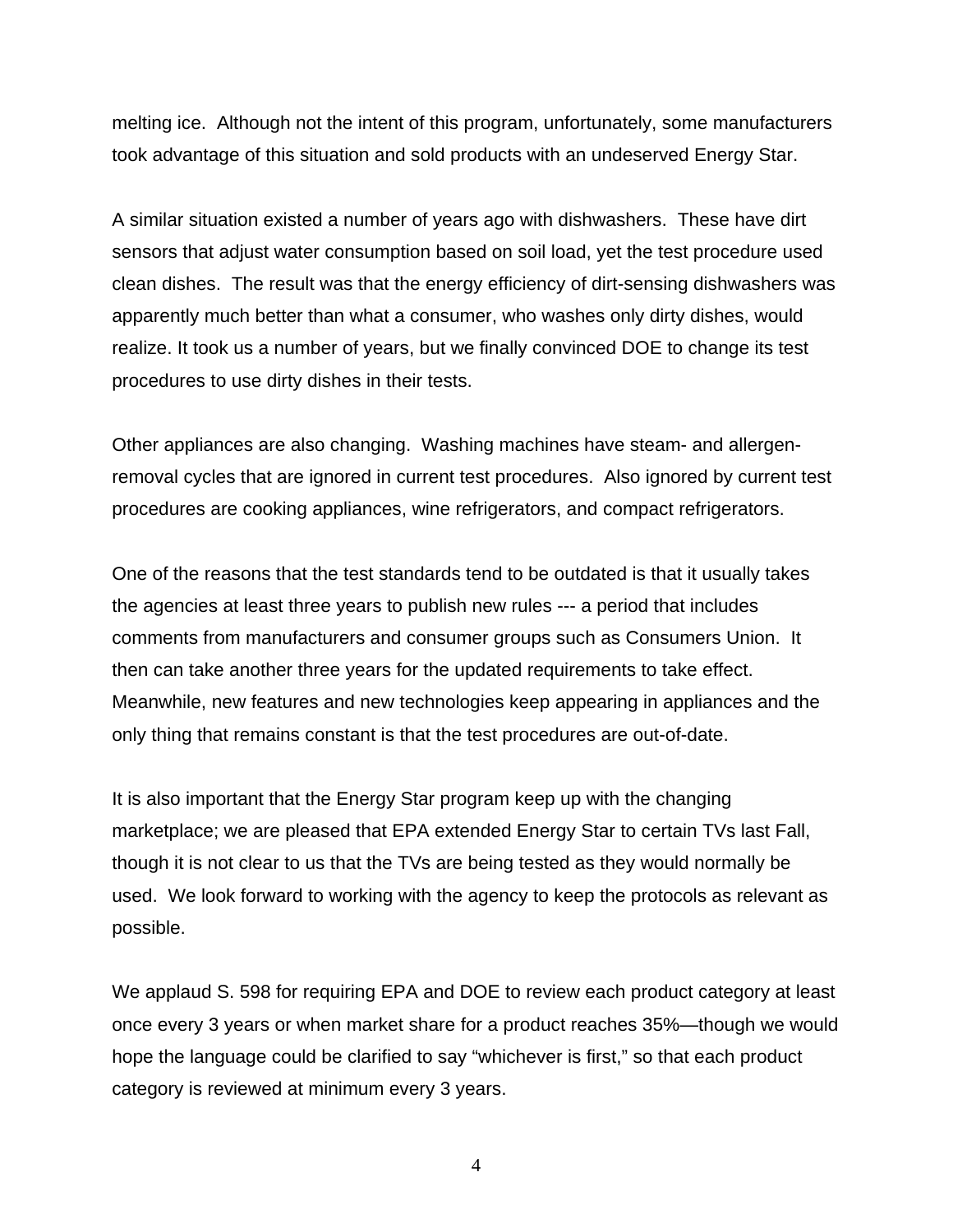We are also encouraged that the bill will require the agencies to clearly define their roles and responsibilities within Energy Star so that there are not gaps and undue overlap; we believe this will ensure fewer products fall through the cracks.

### **2. Companies test their own products.**

The DOE does not test products for compliance with its standards; sometimes manufacturers do; sometimes a consumer organization like Consumers Union will test claims and performance. But, in general, there is little independent verification of manufacturers' self-reported claims. In addition to refrigerators, when we tested some products like dehumidifiers and room air conditioners, we found electricity consumption results to be significantly higher than those self-reported by one manufacturer. While some may think that Energy Star products not meeting qualifications standards will be reported to the EPA by rivals, there is scant evidence that self-policing is occurring.

Mergers within the appliance industry, where one manufacturer can account for significant market share in a product category, further cut down on the number of "cops on the beat."

The Energy Star program rewards manufacturers, in the form of tax credits, for selling high efficiency appliances. This gives manufacturers an added incentive to engineer around the standard or to find and exploit loopholes if the standards are unclear or outdated.

We recommend that EPA and DOE establish a marketplace surveillance program to sample and independently verify the energy efficiency claims made by manufacturers. If this sampling finds widespread problems, we recommend more thorough, marketplace-wide testing to be conducted by EPA or DOE. Furthermore, if a particular manufacturer is found to be misrepresenting energy use, that manufacturer should be required to do audited compliance for products going forward. This spot-check program should apply to both minimum standards programs as well as Energy Star.